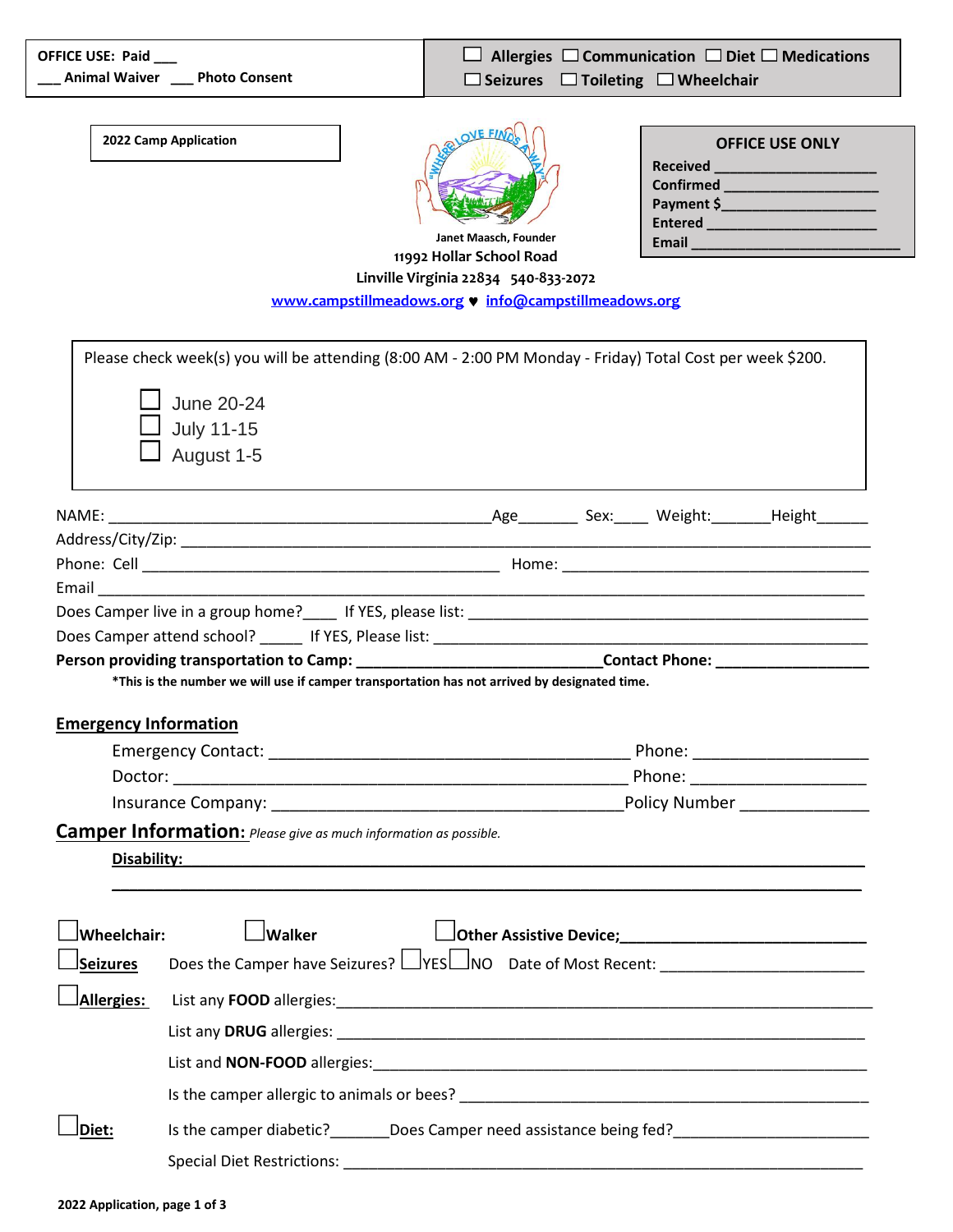## **\*\*Please complete all pages before mailing.\*\***

Camper's Name

**Medications:** Does the camper take medications? \_\_\_\_\_ *If YES, please fill out below.* List all medications **to be taken at camp only**. Include the amount and time to give.

**All medication must be properly labeled with Camper's Name, Name of Medication, Dosage, Time to be given, and any other necessary instructions. Please place in a zip lock bag, labeled clearly on the outside.**

\_\_\_\_\_\_\_\_\_\_\_\_\_\_\_\_\_\_\_\_\_\_\_\_\_\_\_\_\_\_\_\_\_\_\_\_\_\_\_\_\_\_\_\_\_\_\_\_\_\_\_\_\_\_\_\_\_\_\_\_\_\_\_\_\_\_\_\_\_\_\_\_\_\_\_\_\_\_\_\_\_

\_\_\_\_\_\_\_\_\_\_\_\_\_\_\_\_\_\_\_\_\_\_\_\_\_\_\_\_\_\_\_\_\_\_\_\_\_\_\_\_\_\_\_\_\_\_\_\_\_\_\_\_\_\_\_\_\_\_\_\_\_\_\_\_\_\_\_\_\_\_\_\_\_\_\_\_\_\_\_\_\_

| $\Box$ Toileting (circle one):     | Independent     | <b>Needs Assistance</b> |               | <b>Total Assistance</b> |  |  |
|------------------------------------|-----------------|-------------------------|---------------|-------------------------|--|--|
| Additional Information:            |                 |                         |               |                         |  |  |
| $\Box$ Communication (circle one): | No Difficulties | Non-verbal              | Sign Language | Gestures                |  |  |
| Other (please specify):            |                 |                         |               |                         |  |  |

**Please provide any additional information you feel would help us. Attach extra pages if necessary.**

| <b>Consent for Photo and Emergency Medical Treatment</b>                                                                                                                                                                                                  |  |  |  |  |  |
|-----------------------------------------------------------------------------------------------------------------------------------------------------------------------------------------------------------------------------------------------------------|--|--|--|--|--|
| give Still Meadows my                                                                                                                                                                                                                                     |  |  |  |  |  |
| permission to use an image, name, voice, or words in any form, including newsletter, television, radio,                                                                                                                                                   |  |  |  |  |  |
| newspapers, film, magazines, internet and other media, to advertise or communicate the purpose and activities                                                                                                                                             |  |  |  |  |  |
| of Still Meadows and/or apply for funds to support purpose and activities.                                                                                                                                                                                |  |  |  |  |  |
| During camp activities, if emergency medical treatment is needed and I cannot be reached to give my consent or<br>make my own arrangements for treatment, I authorize Still Meadows to take whatever measures are necessary<br>including hospitalization. |  |  |  |  |  |
| Signature of legal representative:                                                                                                                                                                                                                        |  |  |  |  |  |
|                                                                                                                                                                                                                                                           |  |  |  |  |  |
|                                                                                                                                                                                                                                                           |  |  |  |  |  |
|                                                                                                                                                                                                                                                           |  |  |  |  |  |
|                                                                                                                                                                                                                                                           |  |  |  |  |  |